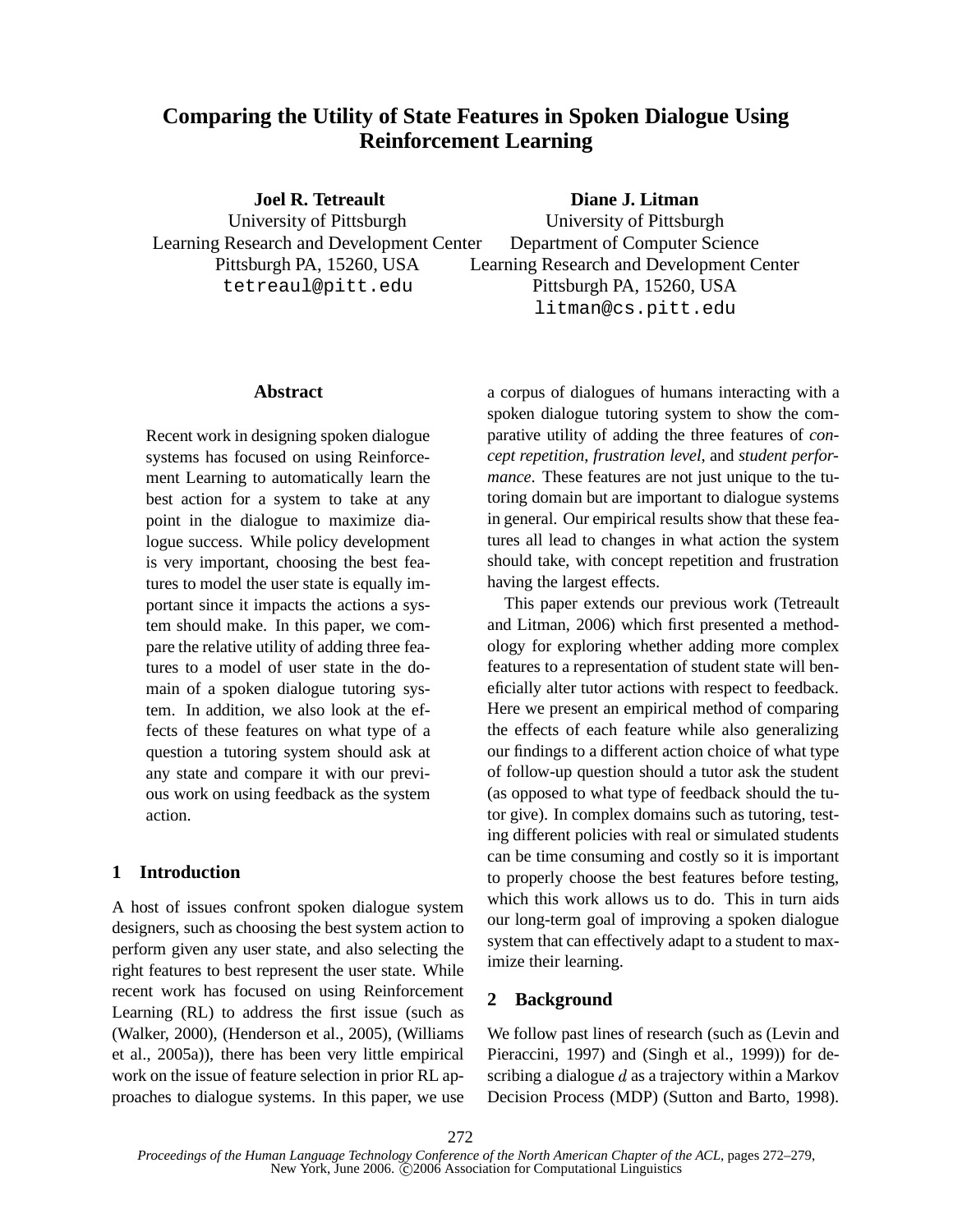A MDP has four main components: 1: *states* s, 2: *actions*  $A$ , 3: a *policy*  $\pi$ , which specifies what is the best action to take in a state, and 4: a *reward func-* $$ cess. Dialogue management is easily described using a MDP because one can consider the actions as actions made by the system, the state as the dialogue context (which can be viewed as a vector of features, such as ASR confidence or dialogue act), and a reward which for many dialogue systems tends to be task completion success or dialogue length.

Another advantage of using MDP's to model a dialogue space, besides the fact that the primary MDP parameters easily map to dialogue parameters, is the notion of delayed reward. In a MDP, since rewards are often not given until the final states, dynamic programming is used to propagate the rewards back to the internal states to weight the value of each state (called the V-value), as well as to develop an optimal policy  $\pi$  for each state of the MDP. This propagation of reward is done using the *policy iteration* algorithm (Sutton and Barto, 1998) which iteratively updates the V-value and best action for each state based on the values of its neighboring states.

The V-value of each state is important for our purposes not only because it describes the relative worth of a state within the MDP, but as more data is added when building the MDP, the V-values should stabilize, and thus the policies stabilize as well. Since, in this paper, we are comparing policies in a fixed data set it is important to show that the policies are indeed reliable, and not fluctuating.

For this study, we used the MDP infrastructure designed in our previous work which allows the user to easily set state, action, and reward parameters. It then performs policy iteration to generate a policy and V-values for each state. In the following sections, we discuss our corpus, methodology, and results.

#### **3 Corpus**

For our study, we used an annotated corpus of 20 human-computer spoken dialogue tutoring sessions (for our work we use the ITSPOKE system (Litman and Silliman, 2004) which uses the textbased Why2-ATLAS dialogue tutoring system as its "back-end" (VanLehn et al., 2002)). The content

| <b>State Feature</b>      | Values                    |
|---------------------------|---------------------------|
| Certainty                 | $Certain$ (cer)           |
|                           | Uncertain (unc)           |
|                           | Neutral (neu)             |
| Frustration               | Frustrated (F)            |
|                           | Neutral $(N)$ ,           |
| Correctness               | Correct $(C)$             |
|                           | Partially Correct (PC)    |
|                           | Incorrect $(I)$           |
| <b>Percent Correct</b>    | 50-100% (H)igh            |
|                           | $0-49\%$ (L)ow            |
| <b>Concept Repetition</b> | Concept is new $(0)$      |
|                           | Concept is repeated $(R)$ |

Table 1: Potential Student State Features in MDP

of the system, and all possible dialogue paths, were authored by physics experts. Each session consists of an interaction with one student over 5 different college-level physics problems, for a total of 100 dialogues. Before each session, the student is asked to read physics material for 30 minutes and then take a pretest based on that material. Each problem begins with the student writing out a short essay response to the question posed by the computer tutor. The fully-automated system assesses the essay for potential flaws in the reasoning and then starts a dialogue with the student, asking questions to help the student understand the confused concepts. The tutor's response and next question is based only on the correctness of the student's last answer. Informally, the dialogue follows a question-answer format. Once the student has successfully completed the dialogue section, he is asked to correct the initial essay. Each of the dialogues takes on average 20 minutes and 60 turns. Finally, the student is given a posttest similar to the pretest, from which we can calculate their normalized learning gain:  $NLG = \frac{posttest - pretest}{1 - pretest}$ .

Prior to our study, the corpus was annotated for Tutor Moves, which can be viewed as Dialogue Acts (Forbes-Riley et al., 2005)<sup>1</sup> and consisted of Tutor Feedback, Question and State Acts. In this corpus, a turn can consist of multiple utterances and thus can be labeled with multiple moves. For example, a tutor can give positive feedback and then ask a question in the same turn. What type of question to ask will be the action choice addressed in this paper.

As for features to include in the student state, we annotated five features as shown in Table 1. Two

<sup>&</sup>lt;sup>1</sup>The Dialogue Act annotation had a Kappa of 0.67.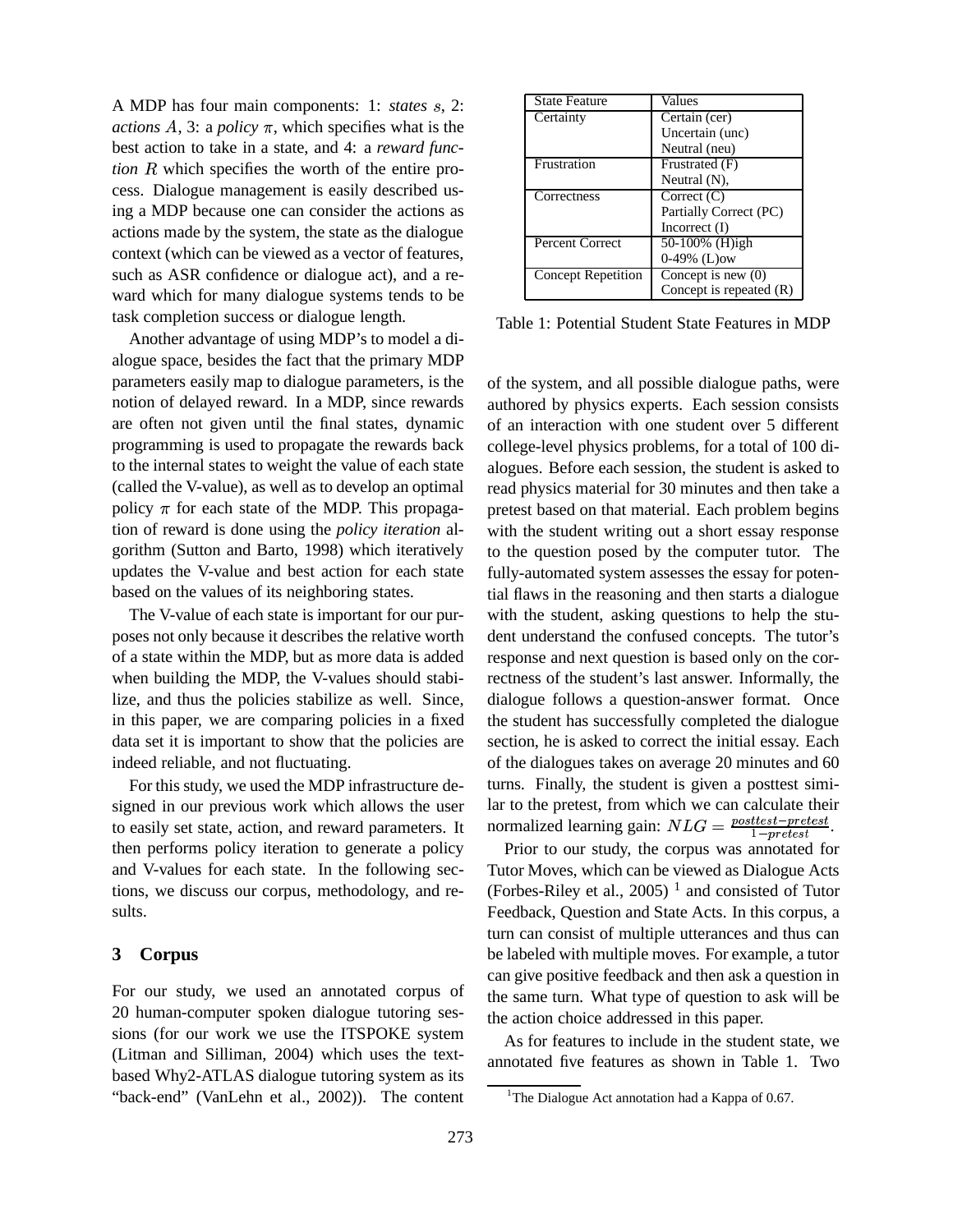| Action           | Example Turn                                                                                    |
|------------------|-------------------------------------------------------------------------------------------------|
| <b>SAO</b>       | "Good. What is the direction of that force relative to your fi st?"                             |
| CAQ              | "What is the definition of Newton's Second Law?"                                                |
| Mix              | "Good. If it doesn't hit the center of the pool what do you know about the magnitude of         |
|                  | its displacement from the center of the pool when it lands? Can it be zero? Can it be nonzero?" |
| N <sub>o</sub> O | "So you can compare it to my response"                                                          |

Table 2: Tutor Actions for MDP

emotion related features, certainty and frustration, were annotated manually prior to this study (Forbes-Riley and Litman, 2005)<sup>2</sup>. Certainty describes how confident a student seemed to be in his answer, while frustration describes how frustrated the student seemed to be when he responded. We include three other automatically extracted features for the Student state: (1) Correctness: whether the student was correct or not; (2) Percent Correct: percentage of correctly answered questions so far for the current problem; (3) Concept Repetition: whether the system is forced to cover a concept again which reflects an area of difficulty for the student.

# **4 Experimental Method**

The goal of this study is to quantify the utility of adding a feature to a baseline state space. We use the following four step process: (1) establish an action set and reward function to be used as constants throughout the test since the state space is the one MDP parameter that will be changed during the tests; (2) establish a baseline state and policy, and (3) add a new feature to that state and test if adding the feature results in policy changes. Every time we create a new state, we make sure that the generated V-values converge. Finally, (4), we evaluate the effects of adding a new feature by using three metrics: (1) number of policy changes (diffs), (2) % policy change, and (3) Expected Cumulative Reward. These three metrics are discussed in more detail in Section 5.2. In this section we focus on the first three steps of the methodology.

#### **4.1 Establishing Actions and Rewards**

We use questions as our system action  $A$  in our rect MDP. The action size is 4 (tutor can ask a simple answer question (SAQ), a complex answer question

(CAQ), or a combination of the two (Mix), or not ask a question (NoQ)). Examples from our corpus can be seen in Table 2. We selected this as the action because what type of question a tutor should ask is of great interest to the Intelligent Tutoring Systems community, and it generalizes to dialogue systems since asking users questions of varying complexity can elicit different responses.

For the dialogue reward function  $R$  we did a median split on the 20 students based on their normalized learning gain, which is a standard evaluation metric in the Intelligent Tutoring Systems community. So 10 students and their respective 5 dialogues were assigned a positive reward of 100 (high learners), and the other 10 students and their respective 5 dialogues were assigned a negative reward of -100 (low learners). The final student turns in each dialogue were marked as either a positive final state (for a high learner) or a negative final state (for a low learner). The final states allow us to propagate the reward back to the internal states. Since no action is taken from the final states, their V-values remain the same throughout policy iteration.

# **4.2 Establishing a Baseline State and Policy**

Currently, our tutoring system's response to a student depends only on whether or not the student answered the last question correctly, so we use correctness as the sole feature in our baseline dialogue state. A student can either be correct, partially correct, or incorrect. Since partially correct responses occur infrequently compared to the other two, we reduced the state size to two by combining Incorrect and Partially Correct into one state (IPC) and keeping Correct  $(C)$ .

With the actions, reward function, and baseline state all established, we use our MDP tool to generate a policy for both states (see Table 3). The second column shows the states, the third, the policy determined by our MDP toolkit (i.e. the optimal action to

 $2$ In a preliminary agreement study, a second annotator labeled the entire corpus for *uncertain* versus *other*, yielding 90% inter-annotator agreement (0.68 Kappa).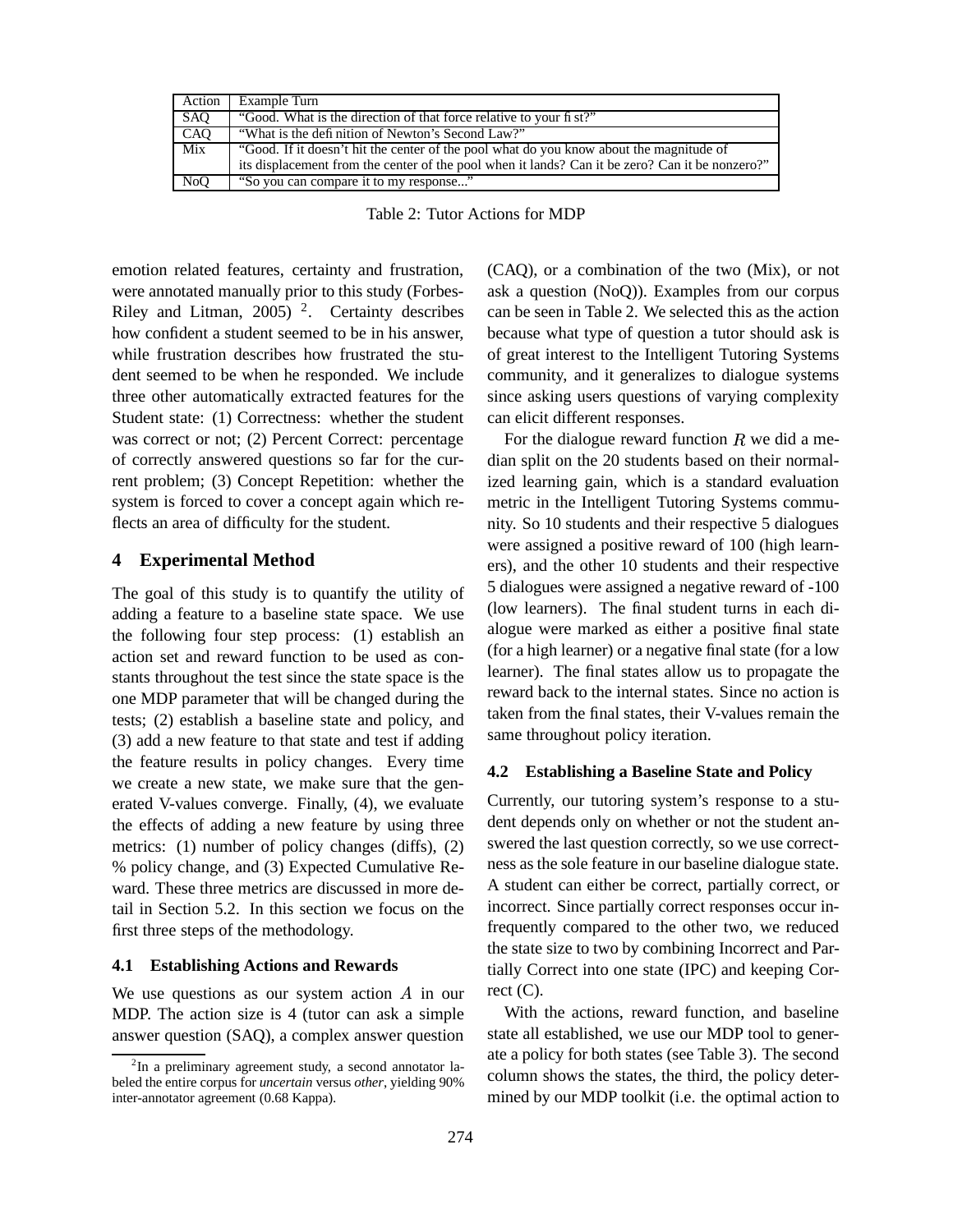take in that state with respect to the final reward) and finally how many times the state occurs in our data (state size). So if a student is correct, the best action is to give something other than a question immediately, such as feedback. If the student is incorrect, the best policy is to ask a combination of short and complex answer questions.

| <b>State</b> | Policy           | <b>State Size</b> |
|--------------|------------------|-------------------|
|              | N <sub>o</sub> O | 1308              |
| I DC         | Mix              | 872               |

Table 3: Baseline Policy

The next step in our experiment is to test whether the policies generated are indeed reliable. Normally, the best way to verify a policy is to conduct experiments and see if the new policy leads to a higher reward for new dialogues. In our context, this would entail running more subjects with the augmented dialogue manager, which could take months. So, instead we check if the polices and values for each state are indeed converging as we add data to our MDP model. The intuition here is that if both of those parameters were varying between a corpus of 19 students versus one of 20 students, then we can't assume that our policy is stable, and hence is not reliable.

To test this out, we made 20 random orderings of our students to prevent any one ordering from giving a false convergence. Each ordering was then passed to our MDP infrastructure such that we started with a corpus of just the first student of the ordering and then determined a MDP policy for that cut, then incrementally added one student at a time until we had added all 20 students. So at the end, 20 random orderings with 20 cuts each provides 400 MDP trials. Finally, we average each cut across the 20 random orderings. The first graph in Figure 1 shows a plot of the average V-values against a cut. The state with the plusses is the positive final state, and the one at the bottom is the negative final state. However, we are most concerned with how the non-final states converge. The plot shows that the V-values are fairly stable after a few initial cuts, and we also verified that the policies remained stable over the 20 students as well (see our prior work (Tetreault and Litman, 2006) for details of this method). Thus we can be sure that our baseline policy is indeed reliable for

our corpus.

#### **5 Results**

In this section, we investigate whether adding more information to our student state will lead to interesting policy changes. First, we add certainty to our baseline of correctness because prior work (such as (Bhatt et al., 2004), (Liscombe et al., 2005) and (Forbes-Riley and Litman, 2005)) has shown the importance of considering certainty in tutoring systems. We then compare this new baseline's policy (henceforth Baseline 2) with the policies generated when frustration, concept repetition, and percent correctness are included.

We'll first discuss the new baseline state. There are three types of certainty: certain (cer), uncertain (unc), and neutral (neu). Adding these to our state representation increases state size from 2 to 6. The new policy is shown in Table 4. The second and third columns show the original baseline states and their policies. The next column shows the new policy when splitting the original state into the three new states based on certainty (with the policies that differ from the baseline shown in bold). The final column shows the size of each new state. So the first row indicates that if the student is correct and certain, one should give a combination of a complex and short answer question; if the student is correct and neutral, just ask a SAQ; and else if the student is correct and uncertain, give a Mix. The overall trend of adding the certainty feature is that if the student exhibits some emotion (either they are certain or uncertain), the best response is Mix, but for neutral do something else.

| # | State      | Baseline | Baseline 2              | <b>B2</b> State Size |
|---|------------|----------|-------------------------|----------------------|
|   |            | NoO      | certain: $C$ Mix        | 663                  |
|   |            |          | neutral:C SAO           | 480                  |
|   |            |          | uncertain: $C$ Mix      | 165                  |
|   | <b>IPC</b> | Mix      | certain: <b>IPC</b> Mix | 251                  |
|   |            |          | neutral: IPC NoO        | 377                  |
|   |            |          | uncertain: IPC Mix      | 244                  |

Table 4: Baseline 2 Policy

We assume that if a feature is important to include in a state representation it should change the policies of the old states. For example, if certainty did not impact how well students learned (as deemed by the MDP) then the policies for certainty, uncertainty,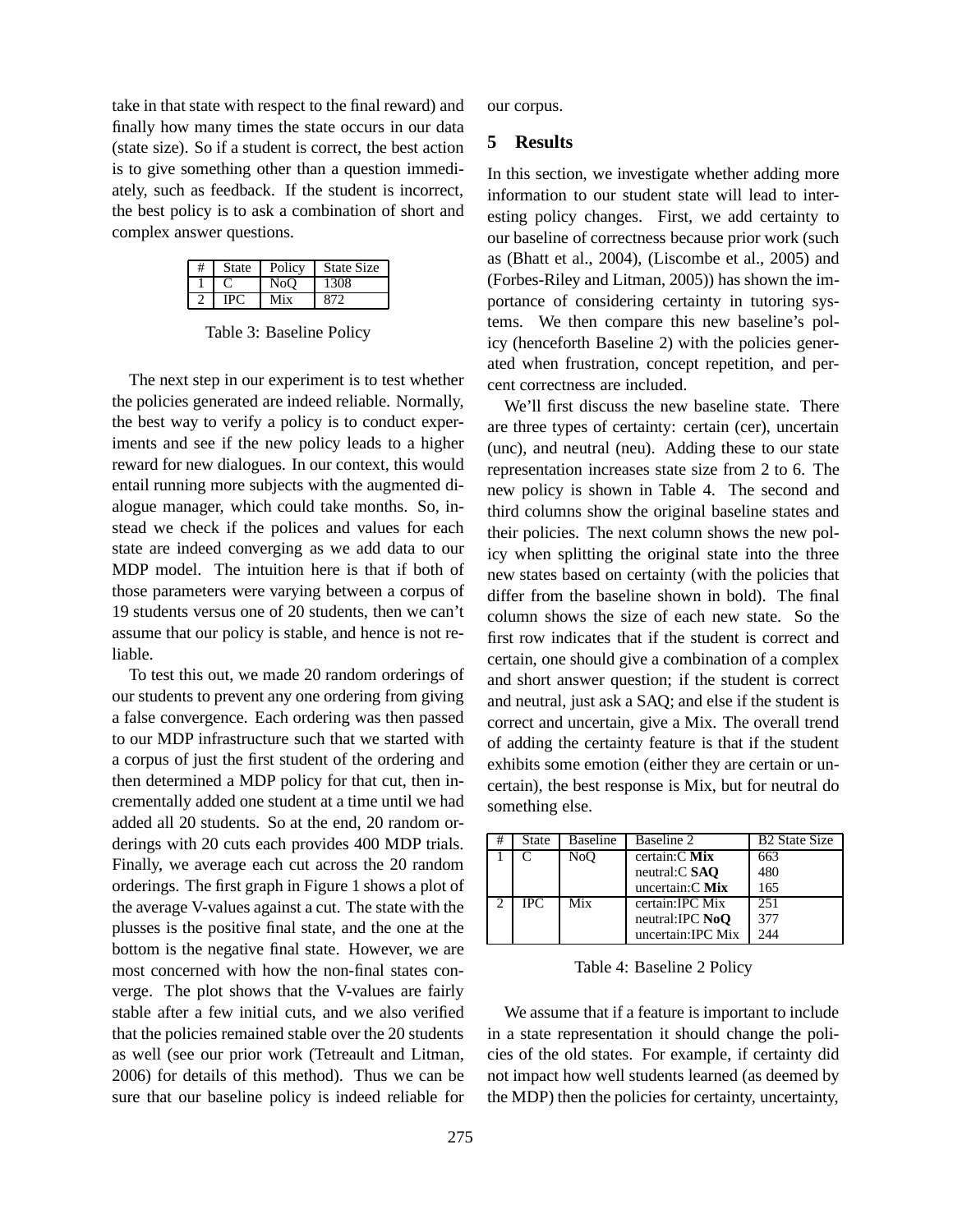

Figure 1: Baseline 1 and 2 Convergence Plots

and neutral would be the same as the original policy for Correct (C) or Incorrect (IPC). However, the figures show otherwise. When certainty is added to the state, only two new states (incorrect while being certain or uncertain) retain the old policy of having the tutor give a mix of SAQ and CAQ. The right graph in Figure 1 shows that for Baseline 2, V-values tend to converge around 10 cuts.

Next, we add Concept Repetition, Frustration, and Percent Correct features individually to Baseline 2. For each of the three features we repeated the reliability check of plotting the V-value convergence and found that the graphs showed convergence around 15 students.

#### **5.1 Feature Addition Results**

Policies for the three new features are shown in Table 5 with the policies that differ from Baseline 2's shown in bold. The numbers in parentheses refer to the size of the new state (so for the first +Concept state, there are 487 instances in the data of a student being correct, certain after hearing a new concept).

**Concept Repetition Feature** As shown in column 4, the main trend of incorporating concept repetition usually is to give a complex answer question after a concept has been repeated, and especially if the student is correct when addressing a question about the repeated concept. This is intuitive because one would expect that if a concept has been repeated, it signals that the student did not grasp the concept initially and a clarification dialogue was initiated to help the student learn the concept. Once the student answers the repeated concept correctly, it signals that the student understands the concept and that the tutor can once again ask more difficult questions to challenge the student. Given the amount of differences in the new policy and the original policy (10 out of 12 possible), including concept repetition as a state feature has a significant impact on the policy generated.

**Frustration Feature** Our results show that adding frustration changes the policies the most when the student is frustrated, but when the student isn't frustrated (neutral) the policy stays the same as the baseline with the exception of when the student is Correct and Certain (state 1), and Incorrect and Uncertain (state 6). It should be noted that for states 2 through 6, that frustration occurs very infrequently so the policies generated (CAQ) may not have enough data to be totally reliable. However in state 1, the policy when the student is confident and correct but also frustrated is to simply give a hint or some other form of feedback. In short, adding the frustration feature results in a change in 8 out of 12 policies.

**Percent Correctness Feature** Finally, the last column, shows the new policy generated for incorporating a simple model of current student performance within the dialog. The main trend is to give a Mix of SAQ and CAQ's. Since the original policy was to give a lot of Mix's in the first place, adding this feature does not result in a large policy change, only 4 differences.

#### **5.2 Feature Comparison**

To compare the utility of each of the features, we use three metrics: (1) Diff's (2) % Policy Change, and (3) Expected Cumulative Reward. # of Diff's are the number of states whose policy differs from the baseline policy, The second column of Table 6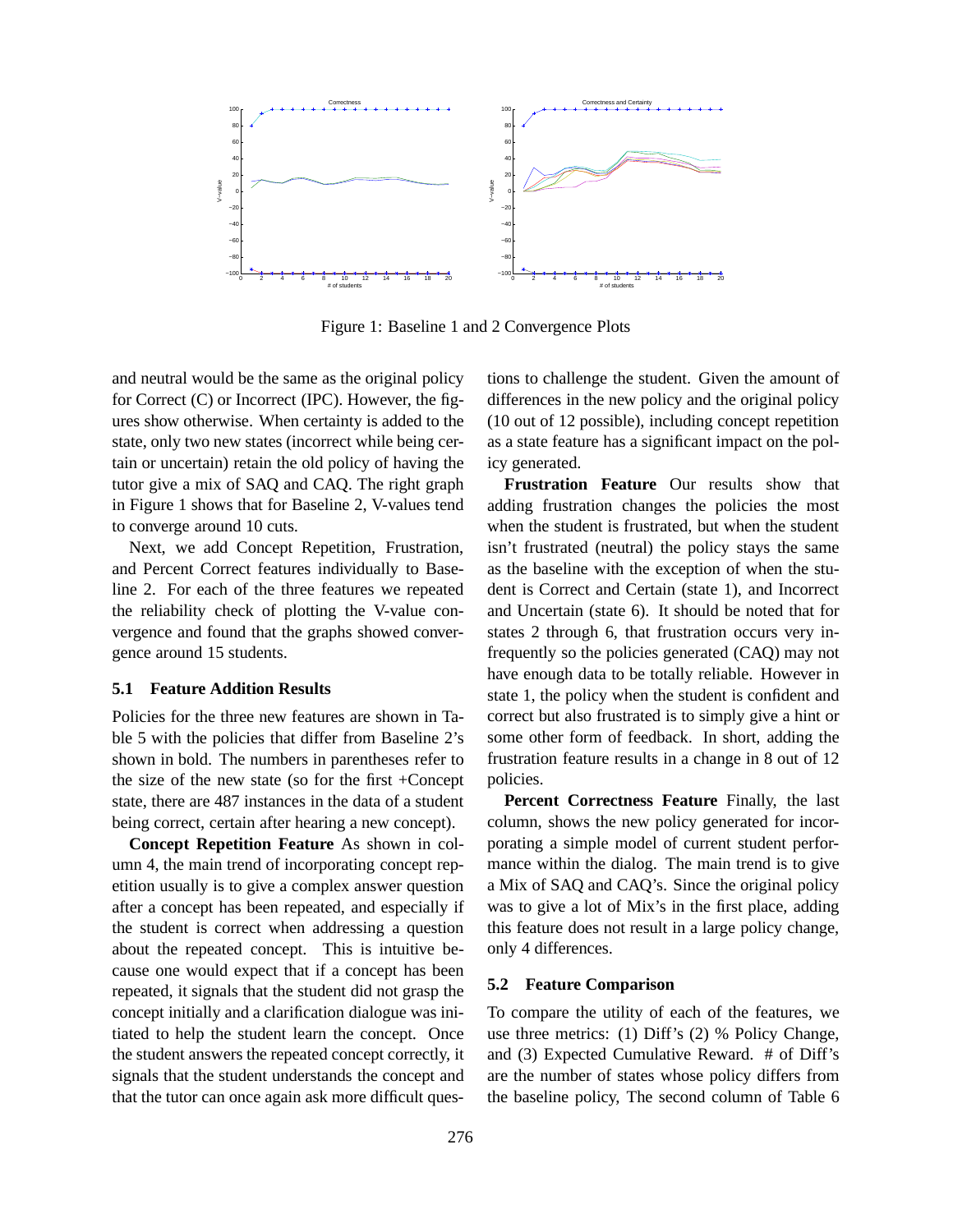| #             | <b>State</b>     | Baseline 2 | $+$ Concept      | $+$ Frustration | $+$ % Correctness |
|---------------|------------------|------------|------------------|-----------------|-------------------|
|               | certain:C        | Mix (663)  | 0: CAO (487)     | N: SAO (558)    | H: Mix(650)       |
|               |                  |            | R: CAQ (176)     | F: NoQ (105)    | L: Mix(13)        |
| $\mathcal{D}$ | certain: IPC     | Mix(251)   | $0:$ SAO $(190)$ | N: Mix(215)     | H: Mix(217)       |
|               |                  |            | R: NoO(61)       | F: CAO (36)     | L: Mix(34)        |
| 3             | $neutrals$ : $C$ | SAO (480)  | 0: CAO (328)     | N: SAO (466)    | $H:$ Mix $(468)$  |
|               |                  |            | R: CAO(152)      | F: CAO(14)      | $L:$ Mix $(12)$   |
| 4             | neutral:IPC      | NoO (377)  | 0: NoO(289)      | N: NoO(364)     | H: NoO(320)       |
|               |                  |            | $R:$ Mix $(88)$  | F: CAO(13)      | $L:$ Mix $(57)$   |
| 5             | uncertain:C      | Mix (165)  | 0: Mix(127)      | N: Mix(151)     | H: Mix(156)       |
|               |                  |            | R: CAO(38)       | F: CAO(14)      | L: Mix $(9)$      |
| 6             | uncertain:IPC    | Mix (244)  | $0:$ SAO $(179)$ | N: CAO(209)     | H: CAO (182)      |
|               |                  |            | R: CAO(65)       | F: CAO (35)     | L: Mix(62)        |

Table 5: Question Policies

summarizes the amount of Diff's for each new feature compared to Baseline 2. Concept Repetition has the largest number of differences: 10, followed by Frustration, and then Percent Correctness. However, counting the number of differences does not completely describe the effect of the feature on the policy. For example, it is possible that a certain feature may impact the policy for several states that occur infrequently, resulting in a lot of differences but the overall impact may actually be lower than a certain feature that only impacts one state, since that state occurs a majority of the time in the data. So we weight each difference by the number of times that state-action sequence actually occurs in the data and then divide by the total number of state-action sequences. This weighting, % Policy Change (or % P.C.), allows us to more accurately depict the impact of adding the new feature. The third columns shows the weighted figures of % Policy Change. As an additional confirmation of the ranking, we use Expected Cumulative Reward (E.C.R.). One issue with % Policy Change is that it is possible that frequently occurring states have very low V-values so the expected utility from starting the dialogue could potentially be lower than a state feature with low % Policy Change. E.C.R. is calculated by normalizing the Vvalue of each state by the number of times it occurs as a start state in a dialogue and then summing over all states. The upshot of both metrics is the ranking of the three features remains the same with Concept Repetition effecting the greatest change in what a tutoring system should do; Percent Correctness has the least effect.

We also added a random feature to Baseline 2

| <b>State Feature</b>       | # $Diff's$ | $%$ P.C. $\parallel$ E.C.R |       |
|----------------------------|------------|----------------------------|-------|
| <b>Concept Repetition</b>  | 10         | 80.2%                      | 39.52 |
| Frustration                |            | 66.4%                      | 31.30 |
| <b>Percent Correctness</b> |            | 44.3%                      | 28.17 |

Table 6: Question Act Results

| <b>State Feature</b>       | $#$ Diff's | % P.C. | E.C.R |
|----------------------------|------------|--------|-------|
| Concept Repetition         |            | 34.6%  | 43.43 |
| Frustration                |            | 6.0%   | 25.80 |
| <b>Percent Correctness</b> |            | 10.3%  | 26.41 |

Table 7: Feedback Act Results

with one of two values (0 and 1) to serve as a baseline for the # of Diff's. In a MDP with a large enough corpus to explore, a random variable would not alter the policy, however with a smaller corpus it is possible for such a variable to alter policies. We found that by testing a random feature 40 times and averaging the diffs from each test, resulted in an average diff of 5.1. This means that Percent Correctness effects a smaller amount of change than this random baseline and thus is fairly useless as a feature to add since the random feature is probably capturing some aspect of the data that is more useful. However, the Concept Repetition and Frustration cause more change in the policies than the random feature baseline so one can view them as fairly useful still.

As a final test, we investigated the utility of each feature by using a different tutor action - whether or not the tutor should give simple feedback (Sim-Feed), or a complex feedback response(ComFeed), or a combination of the two (Mix) (Tetreault and Litman, 2006). The policies and distributions for all features from this previous work are shown in Ta-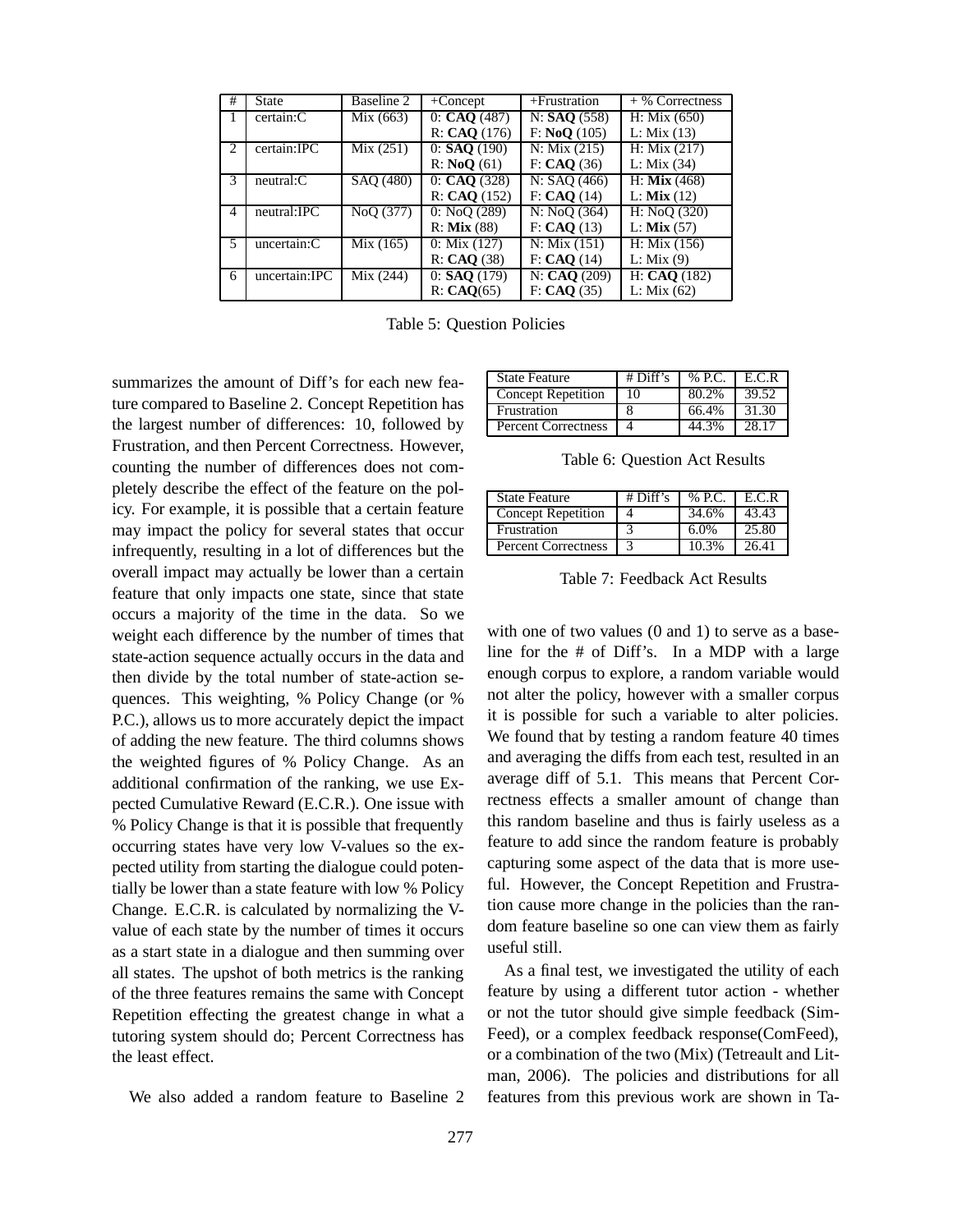| #             | <b>State</b>     | Baseline 2    | $+$ Concept                    | $+$ Frustration    | $+$ % Correctness              |
|---------------|------------------|---------------|--------------------------------|--------------------|--------------------------------|
|               | certain:C        | ComFeed (663) | $\overline{0}$ : ComFeed (487) | N: ComFeed (558)   | H: ComFeed (650)               |
|               |                  |               | R: SimFeed (176)               | F: SimFeed(105)    | L: ComFeed $(13)$              |
| $\mathcal{L}$ | certain:IPC      | ComFeed (251) | $0:$ Mix $(190)$               | N: ComFeed (215)   | H: ComFeed (217)               |
|               |                  |               | $R:$ <b>Mix</b> (61)           | F: ComFeed (36)    | L: ComFeed (34)                |
| 3             | $neutrals$ : $C$ | SimFeed (480) | $0:$ Mix $(328)$               | N: SimFeed (466)   | H: SimFeed (468)               |
|               |                  |               | R: SimFeed (152)               | F: ComFeed (14)    | $L:$ ComFeed $(12)$            |
| 4             | neutral:IPC      | Mix (377)     | $0: \text{Mix } (289)$         | N: Mix(364)        | H: Mix(320)                    |
|               |                  |               | R: Mix(88)                     | F: ComFeed (13)    | $L:$ ComFeed $(57)$            |
|               | uncertain:C      | ComFeed (165) | 0: ComFeed (127)               | N: ComFeed $(151)$ | $H:$ Mix $(156)$               |
|               |                  |               | R: ComFeed (38)                | F: ComFeed (14)    | L: ComFeed(9)                  |
| 6             | uncertain:IPC    | ComFeed (244) | 0: ComFeed (179)               | N: ComFeed (209)   | $\overline{H}$ : ComFeed (182) |
|               |                  |               | R: ComFeed (65)                | F: ComFeed (35)    | L: ComFeed $(62)$              |

Table 8: Feedback Policies (summarized from (Tetreault and Litman, 2006))

bles 7 and 8. Basically, we wanted to see if the relative rankings of the three features remained the same for a different action set and whether different action sets evoked different changes in policy. The result is that although the amount of policy change is much lower than when using Questions as the tutor action, the relative ordering of the features is still about the same with Concept Repetition still having the greatest impact on the policy. Interestingly, while Frustration and Percent Correctness have lower diffs, % policy changes, and E.C.R. then their question counterparts (which indicates that those features are less important when considering what type of feedback to give, as opposed to what type of question to give), the E.C.R. for concept repetition with feedback is actually higher than the question case.

# **6 Related Work**

RL has been applied to improve dialogue systems in past work but very few approaches have looked at which features are important to include in the dialogue state. Paek and Chickering's (2005) work on testing the Markov Assumption for Dialogue Systems showed how the state space can be learned from data along with the policy. One result is that a state space can be constrained by only using features that are relevant to receiving a reward. Henderson et al.'s (2005) work focused on learning the best policy by using a combination of reinforcement and supervised learning techniques but also addressed state features by using linear function approximation to deal with large state spaces. Singh et al. (1999) and Frampton et al. (2005) both showed the effect of adding one discourse feature to the student state (dialogue length and user's last dialogue act, respectively) whereas in our work we compare the worth of multiple features. Although Williams et al.'s (2005b) work did not focus on choosing the best state features, they did show that in a noisy environment, Partially-Observable MDP's could be used to build a better model of what state the user is in, over traditional MDP and hand-crafted methods. One major difference between all this related work and ours is that usually the work is focused on how to best deal with ASR errors. Although this is also important in the tutoring domain, our work is novel because it focuses on more semanticallyoriented questions.

# **7 Discussion**

In this paper we showed that incorporating more information into a representation of the student state has an impact on what actions the tutor should take. Specifically, we proposed three metrics to determine the relative weight of the three features. Our empirical results indicate that Concept Repetition and Frustration are the most compelling since adding them to the baseline resulted in major policy changes. Percent Correctness had a negligible effect since it resulted in only minute changes to the baseline policy. In addition, we also showed that the relative ranking of these features generalizes across different action sets.

While these features may appear unique to tutoring systems they also have analogs in other dialogue systems as well. Repeating a concept (whether it be a physics term or travel information) is important because it is an implicit signal that there might be some